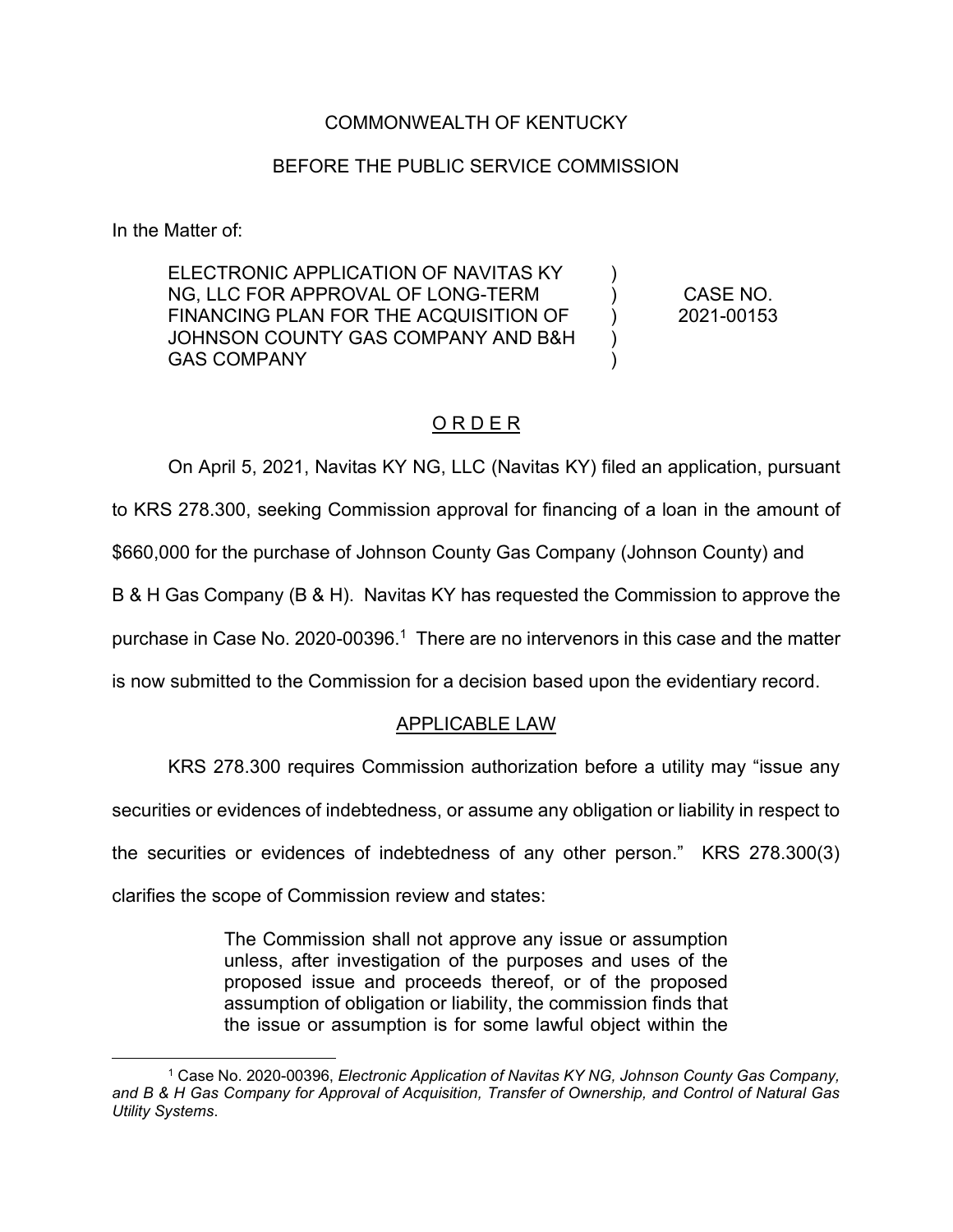corporate purposes of the utility, is necessary or appropriate for or consistent with the proper performance by the utility of its service to the public and will not impair its ability to perform that service, and is reasonably necessary and appropriate for such purpose.

As discussed more fully below, the Commission finds that Navitas KY should be authorized to enter into a loan agreement with Bank 7 up to the amount of \$660,000 for the purpose of purchasing Johnson County and B & H.

Navitas KY intends to purchase Johnson County and B & H, if approved by the Commission, and begin operating the utilities after the closing date set as May 29, 2021. Navitas KY proposes to finance the purchase price of the utilities with a long-term loan with a planned 20-year term.<sup>2</sup> Navitas KY has been preapproved for a loan through Bank 7 for an amount up to \$660,000.3 Through discovery in Case No. 2020-00396, Navitas KY stated that the proposed note would be an adjustable rate loan with the initial interest rate set at 6 percent and adjusted every 5 years.<sup>4</sup>

The Commission, pursuant to KRS 278.300, has reviewed the proposed financing and finds Navitas KY's proposal to be reasonable. After consideration of the evidence of record and being sufficiently advised, the Commission finds that:

1. The proposed loan from Bank 7 is for lawful objects within the corporate purposes of Navitas KY, is necessary and appropriate for and consistent with the proper performance by the utility of its service to the public, will not impair its ability to perform

<sup>2</sup> Application at 3, paragraph 9.

<sup>3</sup> *Id.* at 3, paragraph 10.

<sup>4</sup> Case No. 2020-00396, *Electronic Application of Navitas KY NG, Johnson County Gas Company, and B & H Gas Company for Approval of Acquisition, Transfer of Ownership, and Control of Natural Gas Utility Systems* (filed Jan. 29, 2021), Response to Commission Staff's First Request for Information, Item 13.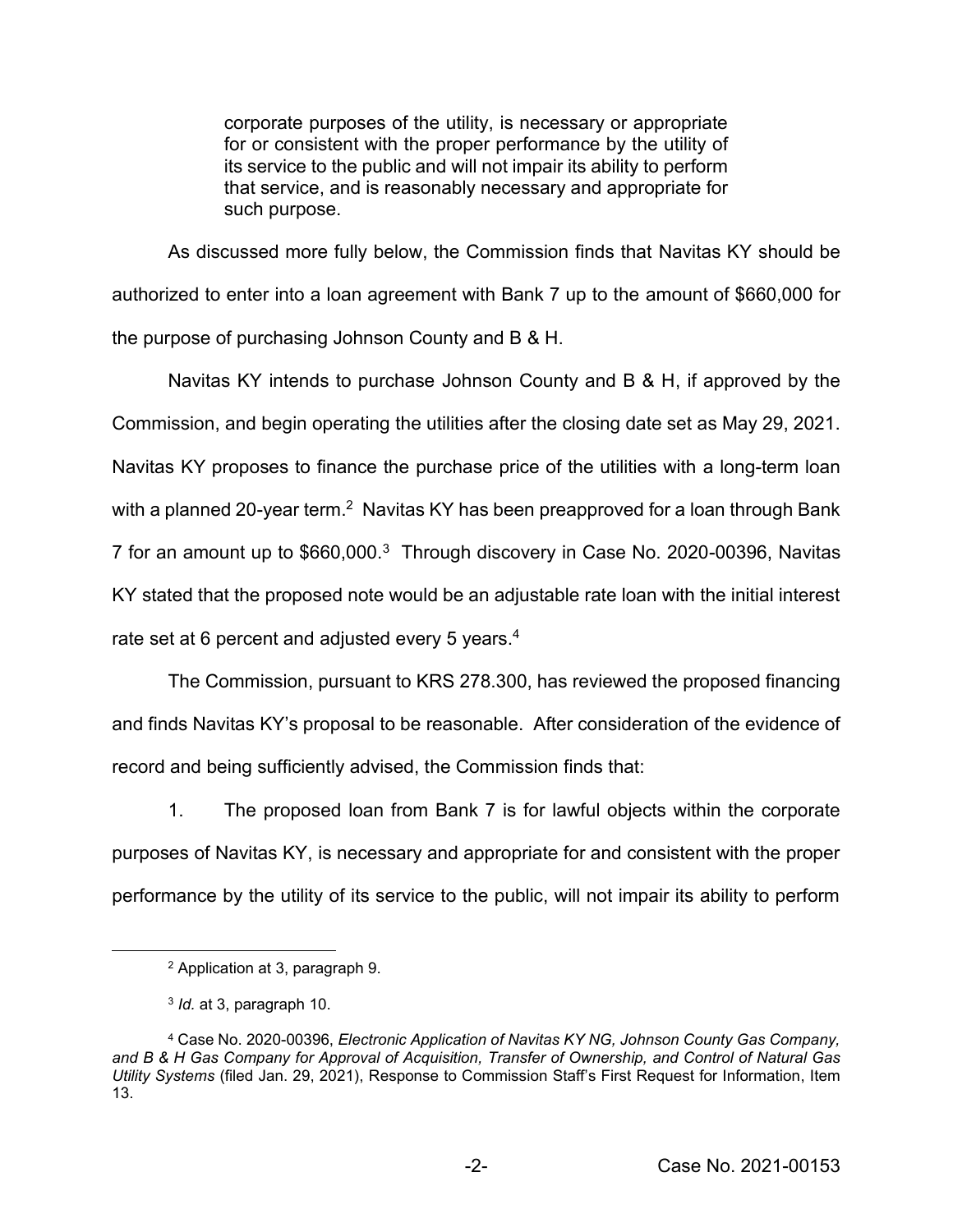that service, is reasonable, necessary, and appropriate for such purposes, and should be approved.

2. Navitas KY should execute its note as security for the proposed loan in the manner described in its application.

3. Within ten days of the execution of the new loan, Navitas KY should file with the Commission an electronic version of the loan documents.

4. The proceeds from the proposed loan should be used only for the lawful purposes set out in Navitas KY's application.

5. The terms and conditions of the loan should be consistent with the terms as described in Navitas KY's application.

IT IS THEREFORE ORDERED that:

1. Navitas KY is authorized to borrow \$660,000 from Bank 7. The loan maturity date and interest rate shall be in accordance with the terms as described in Navitas KY's application.

2. Navitas KY shall execute the loan documents as authorized herein.

3. Navitas KY shall comply with all matters set out in finding paragraphs 3 through 5 as if they were individually so ordered.

4. Any documents filed in the future pursuant to finding paragraph 3 shall reference this case number and shall be retained in the post-case correspondence file.

5. Nothing contained herein shall be deemed a warranty or finding of value of securities or financing authorized herein on the part of the Commonwealth of Kentucky or any agency thereof.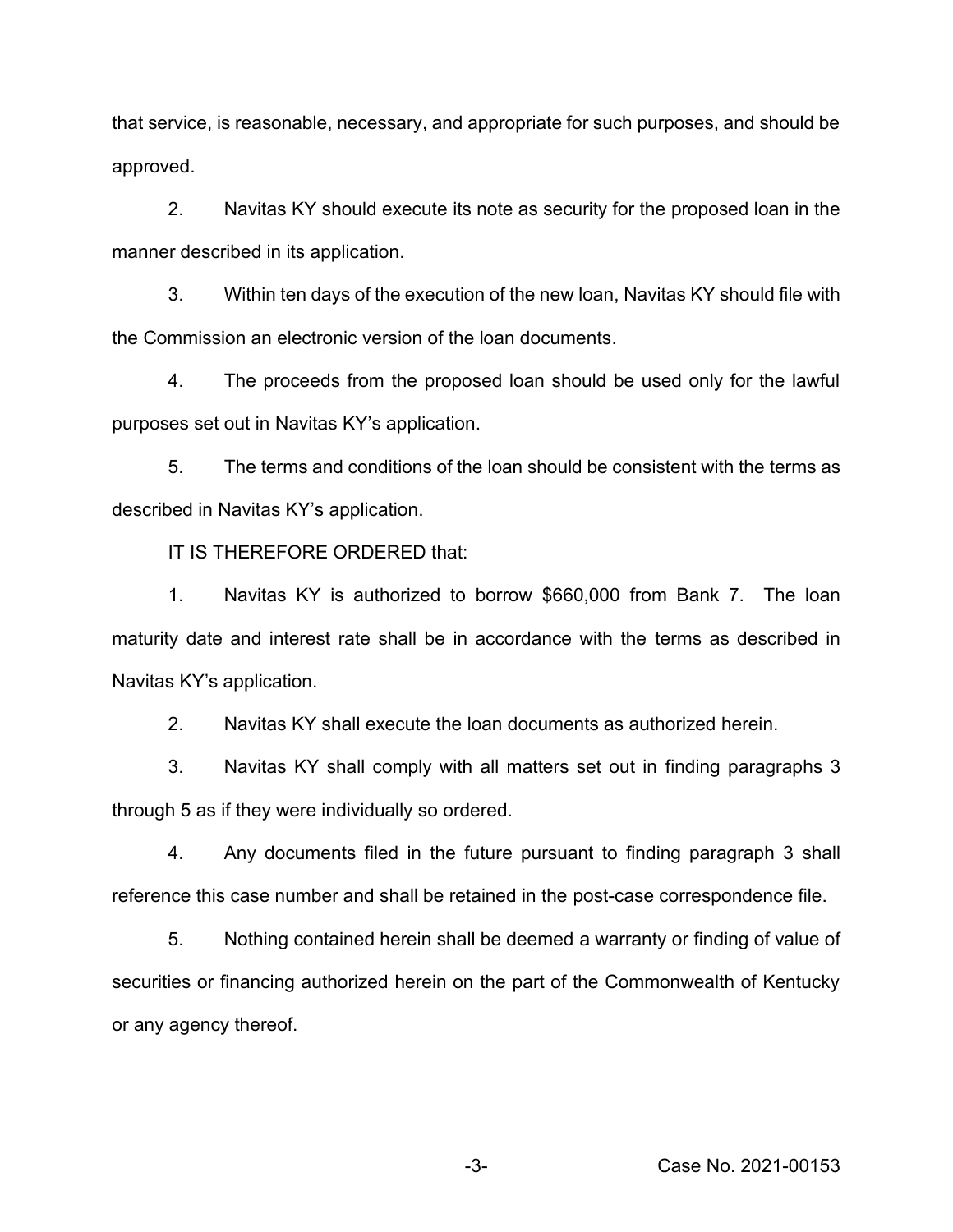6. This case is hereby closed and will be removed from the Commission's docket.

# [REMAINDER OF PAGE INTENTIONALLY LEFT BLANK]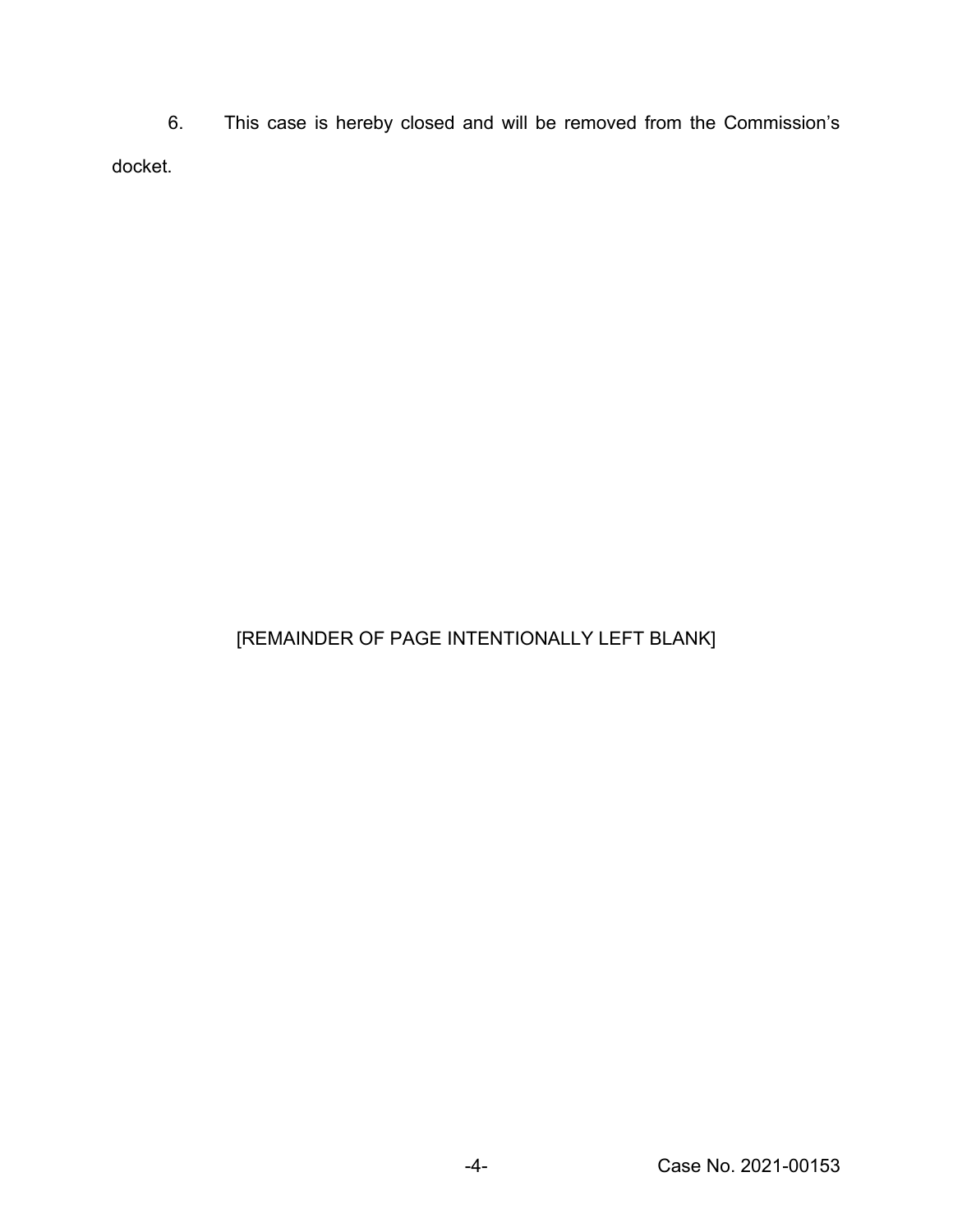By the Commission



ATTEST:

Shde O. Phelin

Executive Director

Case No. 2021-00153